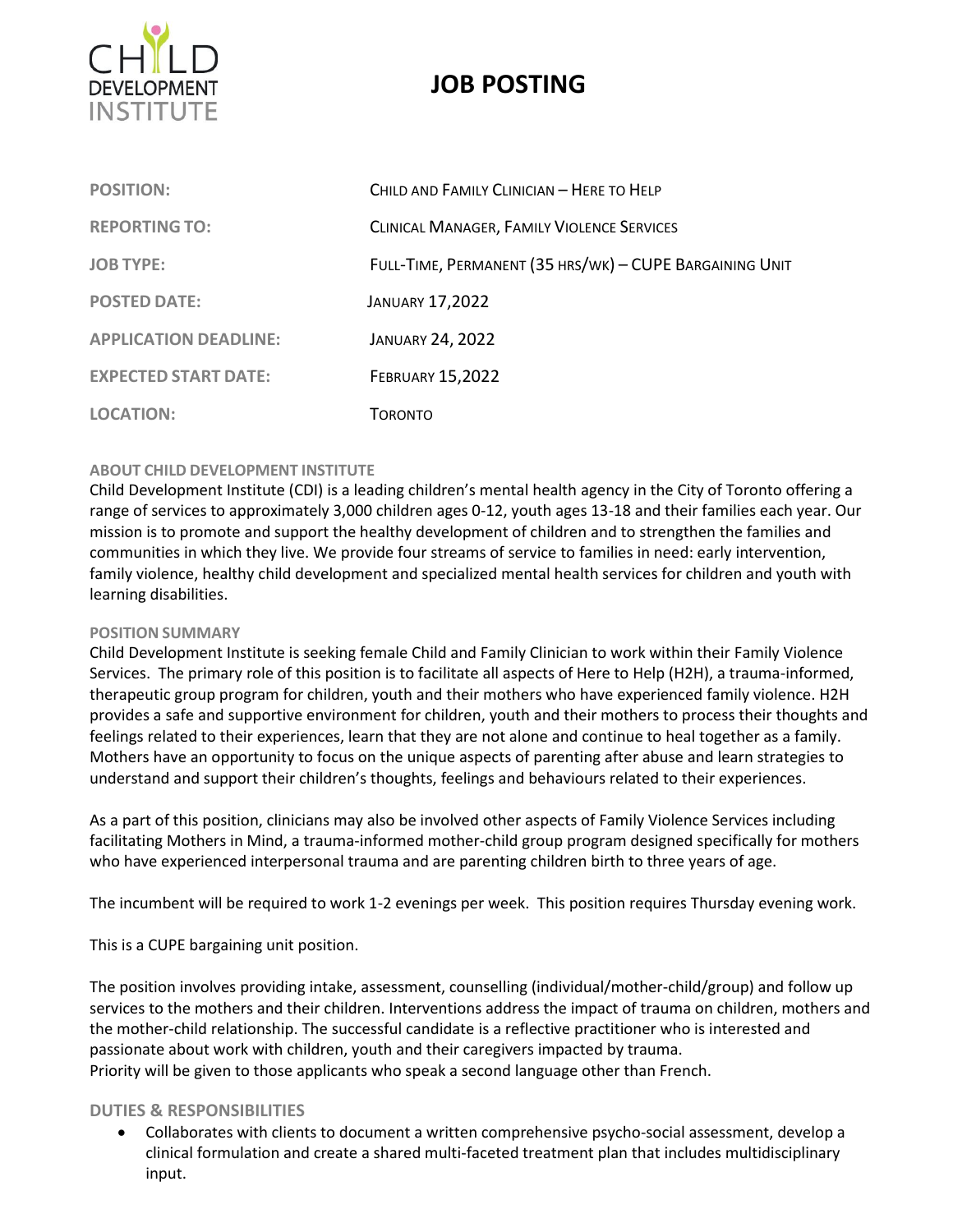- Gathers and reviews assessments and other information provided by other resources to inform treatment planning.
- Actively leads and participates in the assessment and treatment planning process with clients monitoring progress toward goals and modifying the treatment plan as indicated. Provides evidencebased and evidence-informed individual, family and group therapy.
- Develops and implements treatment plans and ensures that service, including intake/assessment, transition and discharge planning is delivered in a coordinated and timely fashion.
- Collaborates with multidisciplinary team and involves consultation as appropriate to inform assessment, treatment planning, and implementation.
- Assessment, management and implementation of Safety Plans to address clinical risk when identified
- Provides case management services including initiating and/or participating in case conferences and treatment reviews
- Recommends and refers clients to appropriate community mental health treatment and support services.
- Liaises, consults and co-ordinates with required professional (internal and external) and community services to ensure effective clinical treatment.
- Compliant with agency and accreditation standards, including report writing, treatment planning, participation in ongoing professional development and staff meetings.
- Maintains agency records as required. This may include assessment reports, intervention plans, closing reports, pre/post measures, case notes, statistics and other documentation, as required by agency standards
- Maintains up to date and accurate completion of data input necessary for agency information systems.
- As may be required, administers child and parent measures at prescribed intervals and submits data for analysis to inform treatment planning.
- Ensures internal policies and procedures are in adherence.
- Provides direct service hours consistent with agency requirements.
- Actively participates in and makes use of ongoing clinical supervision.
- Represents agency in a positive manner and adheres to a high level of professional conduct in all interactions.
- May participate in the development of training programs and materials for other professionals and community groups.
- May provide supervision to practicum students as capacity allows.
- Assumes other duties as may be assigned from time to time.

## **MINIMUM QUALIFICATIONS AND SKILLS**

- A Master's Degree in Social Work, Psychology or related clinical discipline.
- Registration with a professional college (e.g. OCSWSSW, CRPO); qualified to provide psychotherapy
- A minimum of 3 years clinical therapy (individual, family and group) experience with children, adolescents and families.
- Experience in the field of children's mental health required. Experience in the areas of infant mental health, learning disabilities, family violence and trauma may be required.
- Adherence to excellence in professional and ethical standards required, including ethical principals related to client interaction, documentation and confidentiality.
- Strong clinical skills in assessment, formulation, and treatment with an ability to utilize flexible strategies for engaging and working with families, individuals, groups and larger systems.
- Strong clinical knowledge and experience in relevant theoretical approaches (e.g. trauma-informed treatment, attachment, CBT, TF-CBT, etc.).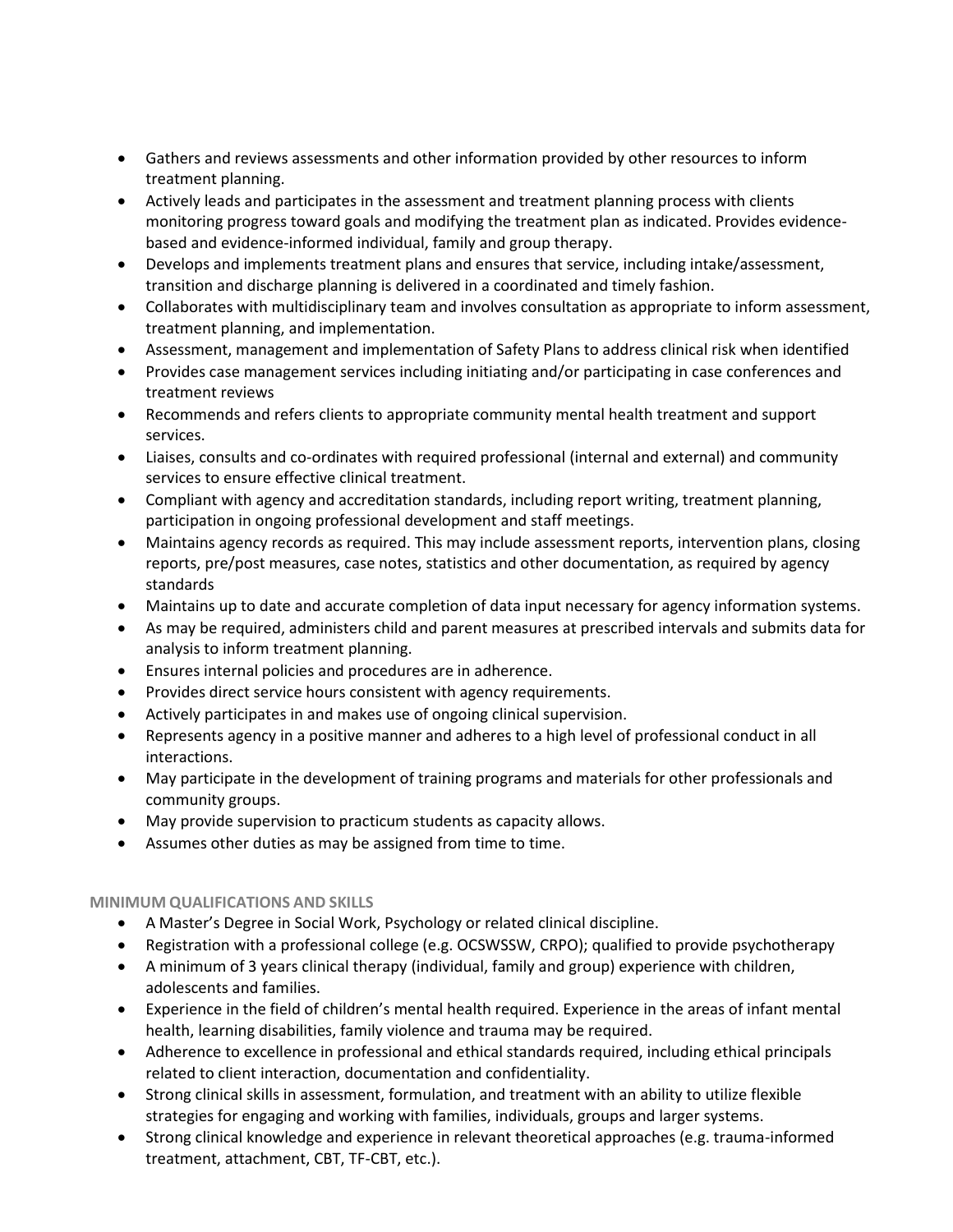- Sensitivity to the uniqueness and demands of a public service agency.
- Maintains the confidentiality and security of client-related and agency information.
- Demonstrated ability to probe, analyze, synthesize and problem solve issues.
- Proficient with MS Office Suite and navigating database systems.
- Possess strong verbal and written communication skills.
- Be a dedicated and flexible team player, able to interact with team members and colleagues at all levels of the organization.
- Demonstrated ability to work in a respectful manner with groups from diverse backgrounds and experiences.

#### **WORKING CONDITIONS**

- Governed by concurrent and dynamic deadlines, despite conflicting priorities and frequent interruptions.
- The noise level in the work environment is usually moderate.
- Occasional travel to other CDI sites, community locations and family homes.
- Fast-paced work environment.
- Frequent handling of queries and calls from clients, colleagues, service providers and managers.
- Required to have a flexible work week in order to meet client needs (i.e. work two evenings a week)

## **COMPENSATION:** \$63,187 (Per-Annum)

## **APPLICATION INSTRUCTIONS:**

## Please submit your cover letter and chronological resume via e-mail to:

## Child Development Institute Human Resources E-mail: [careers@childdevelop.ca](mailto:careers@childdevelop.ca) and lsura@childdevelop.ca

*Thank you in advance for your interest. However, due to the volume of resumes received, only those candidates selected for interviews will be contacted.* 

#### **DIVERSITY AND INCLUSION:**

*Child Development Institute is an Equal Opportunity Employer. We value inclusivity & diversity in the workplace. We actively encourage applications from members of groups with historical and/or current barriers to equity, including, but not limited to,*

- *First Nations, Métis and Inuit peoples, and all other Indigenous peoples;*
- *members of groups that commonly experience discrimination due to race, ancestry, colour, religion and/or spiritual beliefs, or place of origin;*
- *persons with visible and/or invisible (physical and/or mental) disabilities; and*
- *persons of marginalized sexual orientations, gender identities, and gender expressions.*

*We recognize that many of these identities intersect and that therefore, equity, diversity and inclusion can be complex. We value the contributions that each person brings and are committed to ensuring full and equal participation for all in our community.*

#### **ACCOMMODATION:**

*Child Development Institute is committed to creating an accessible and inclusive organization. In accordance with the Accessibility for Ontarians with Disabilities Act, 2005 (AODA) and the Ontario Human Rights Code (OHRC). Child Development Institute will provide accommodations throughout the recruitment & selection process to applicants with disabilities. During any stage of the recruitment process, please notify Human Resources of the nature of any accommodation(s) you may require. Any information received relating to accommodation measures will be addressed confidentially.*

*All applicants are advised that offers of employment are contingent upon the successful completion of a Vulnerable Sector Check.*